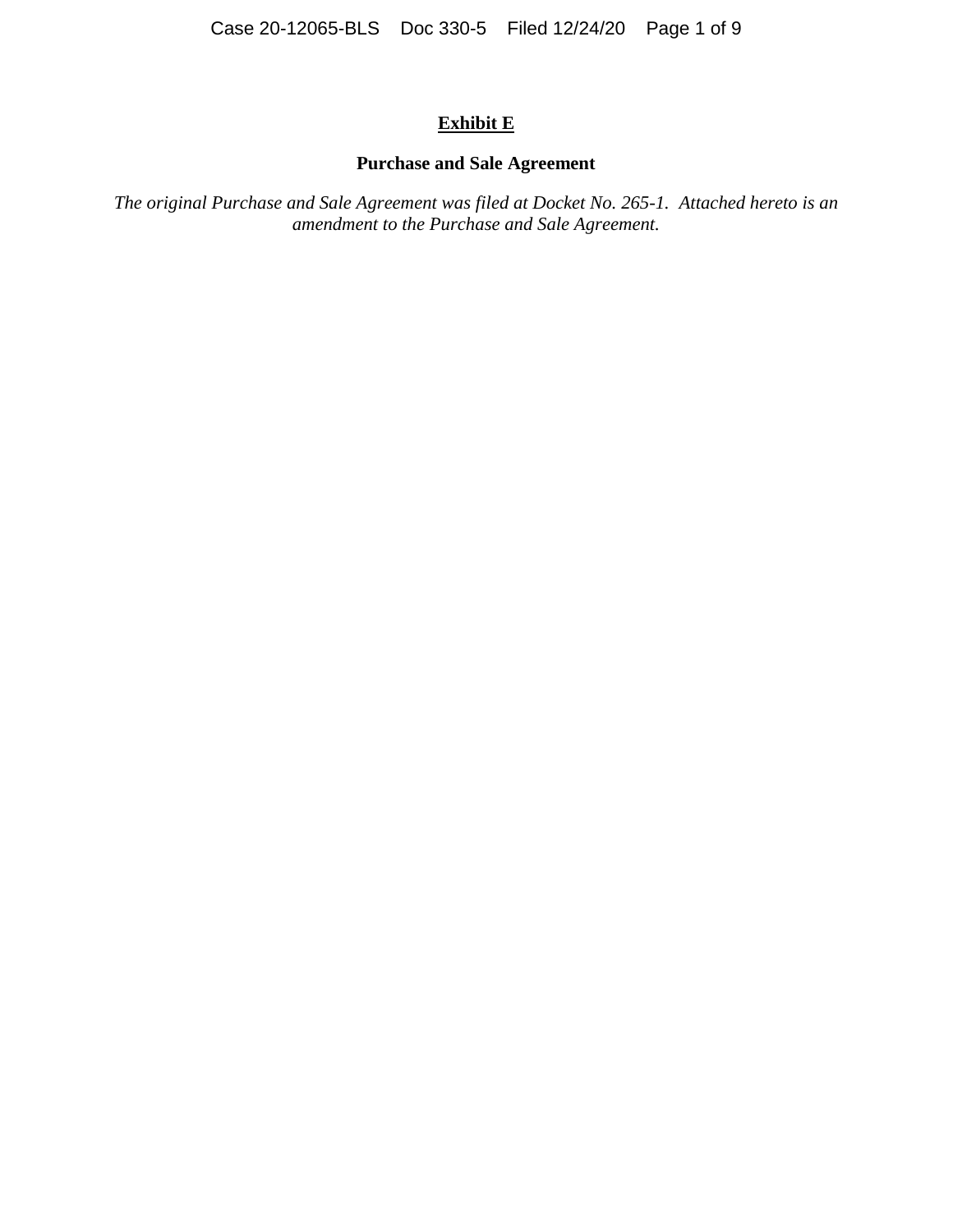### **Execution Version**

#### **FIRST AMENDMENT TO PURCHASE AND SALE AGREEMENT**

This First Amendment to Purchase and Sale Agreement (this "**Amendment**"), dated as of December 21, 2020, is made and entered into by and among Ursa Piceance LLC, a Delaware limited liability company ("**Ursa Piceance**"), Ursa Piceance Pipeline LLC, a Delaware limited liability company ("**Ursa Pipeline**"), Ursa Operating Company LLC, a Delaware limited liability company ("**Ursa Operating**"), and Ursa Piceance Holdings LLC, a Delaware limited liability company ("**Ursa Holdings**", and together with Ursa Piceance, Ursa Pipeline and Ursa Operating, "**Sellers**" and each individually a "**Seller**"), and Terra Energy Partners LLC, a Delaware limited liability company ("**Purchaser**"). Sellers and Purchaser may be referred to collectively as the "Parties" or individually as a "Party." Capitalized terms used but not defined in this Amendment shall have the meanings given to such terms in the Purchase Agreement (as hereinafter defined).

**WHEREAS,** Sellers and Purchaser have entered into, and desire to amend, that certain Purchase and Sale Agreement dated as of November 10, 2020 (as further amended, restated or supplemented from time to time, the "**Purchase Agreement**"); and

**WHEREAS,** the Sale Order provides that the Purchase Agreement and any related agreements, documents, or other instruments may be modified, amended, or supplemented by the parties thereto and in accordance with the terms thereof, without further order of the Bankruptcy Court, *provided* that any such modification, amendment, or supplement does not have a material adverse effect on the Debtors' (as defined in the Sale Order) estates.

**NOW, THEREFORE,** in consideration of the Closing of the transaction contemplated under the Purchase Agreement, the mutual premises and covenants set forth herein, and other good and valuable consideration, the receipt and sufficiency of which are hereby acknowledged, the Parties hereby agree as follows:

1. **Amendments to the Purchase Agreement**. Notwithstanding anything to the contrary in the Purchase Agreement, the Parties agree that the following amendments to the Purchase Agreement are made effective as of the Execution Date:

- (a) Exhibit A-8 to the Purchase Agreement is hereby deleted in its entirety and replaced with Exhibit A-8 as attached to this Amendment.
- (b) Schedule 8.7 to the Purchase Agreement is hereby deleted in its entirety and replaced with Schedule 8.7 as attached to this Amendment.
- (c) Section 8.7 of the Purchase Agreement of the PSA shall be deleted in its entirety and replaced with the following:

"**Replacement or Transfer of Bonds, Letters of Credit and Guaranties**. Prior to the Closing, Purchaser will either (a) obtain, or cause to be obtained in the name of Purchaser or an Affiliate of Purchaser, replacements for the bonds, letters of credit and guaranties identified on and only as to the amounts set forth on Schedule 8.7 to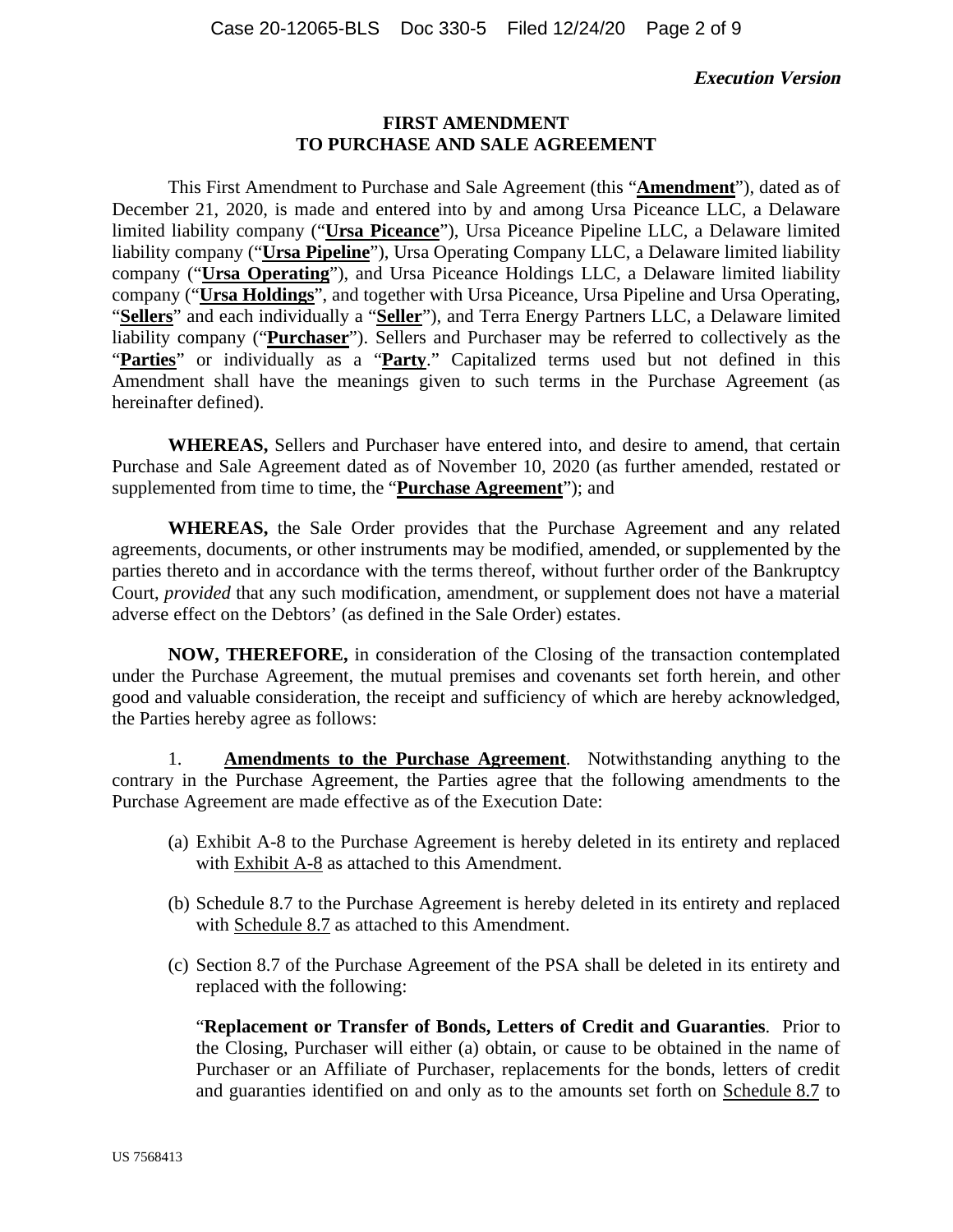the extent such replacements are necessary to permit the cancellation of the bonds, letters of credit and guaranties posted by Sellers or (b) cooperate with Sellers, and Sellers shall transfer, or cause to be transferred, to and in the name of Purchaser or an Affiliate of Purchaser the bonds, letters of credit and guaranties identified on and only as to the amounts set forth on Schedule 8.7. If Purchaser and its Affiliates fail to obtain any replacement for, or transfer of, any bond, letter of credit, guaranty or other credit support obligation as required by this Section 8.7 and by the time required under this Section 8.7 (other than as a result of the actions or omissions of Sellers), or if the transfer to Purchaser or its Affiliate of any bond set forth on Schedule 8.7 causes any Seller to pay or suffer any amounts under such bond after the Closing Date which such Seller would not reasonably be expected to have paid or suffered if such bond had instead been replaced in accordance with this Section 8.7, then in each case, (i) Purchaser agrees to reimburse Seller Group upon request for any amounts paid or suffered under any Credit Support after the Closing Date and (ii) until such time as Purchaser or its Affiliate obtains a replacement or transfer, Purchaser will secure such obligation by providing to Sellers back-to-back credit support reasonably acceptable to Sellers and Purchaser for the benefit of Sellers with respect to each credit support obligation of Sellers covering the Assets that remains in place at such time. In addition, notwithstanding anything else herein to the contrary, Purchaser assumes, indemnifies and agrees to hold harmless Sellers from any claim for reimbursement or otherwise made by any issuer of any bond transferred to Purchaser to the extent such claim is made in connection with the Assumed Purchaser Obligations. If Purchaser or any Affiliate of Purchaser is obligated to post any bonds, letters of credit, guaranties or any other form of credit support in connection with a request for adequate assurance of performance by any counterparty to an Available Contract which is designated by Purchaser as an Assumed Contract pursuant to Section 2.6, Purchaser shall have the right, but not the obligation, to elect for Sellers to reject such Available Contract pursuant and subject to Section 2.6 and such Available Contract shall constitute an Excluded Contract in lieu of Purchaser's election to cause Sellers to assume the applicable Contract and Purchaser's or its Affiliates obligation to post the bond or other credit support."

(d) Section 10.3(f) of the Purchase Agreement of the PSA shall be deleted in its entirety and replaced with the following:

"evidence of the replacement or transfer of the bonds, guaranties and letters of credit required pursuant to Section 8.7, including any name change riders issued by the surety of any such bonds in connection with the transfer thereof;"

2. **Confirmation**. Except as otherwise provided herein, the provisions of the Purchase Agreement shall remain in full force and effect in accordance with their respective terms following the execution of this Amendment.

3. **Conflicts**. This Amendment amends and supplements the terms and conditions of the Purchase Agreement. If any provision of this Amendment is construed to conflict with any provision of the Purchase Agreement (except as otherwise expressly provided in this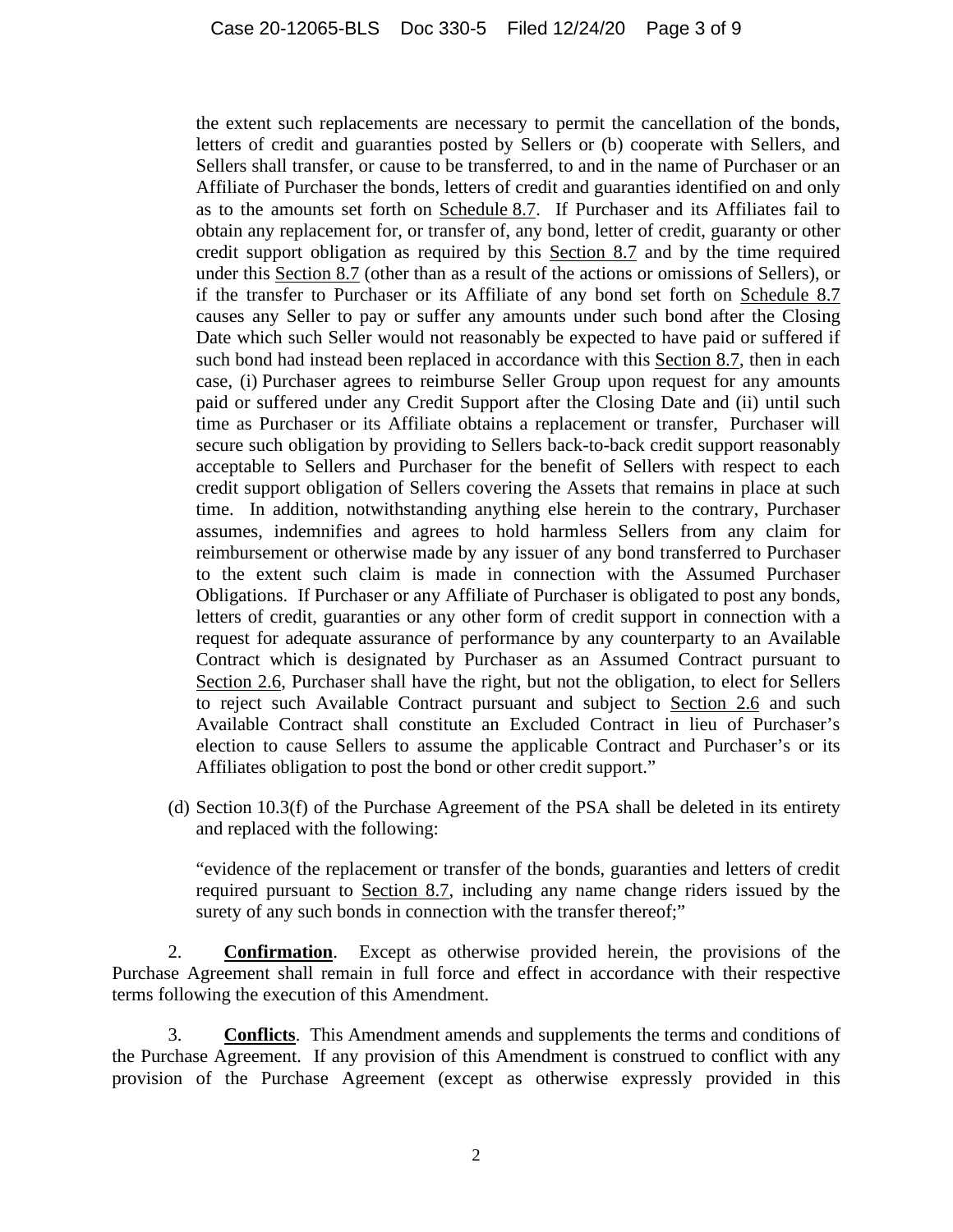Amendment), the provisions of Amendment shall be deemed controlling to the extent of that conflict.

4. **Entire Agreement.** This Amendment, the Purchase Agreement (including, for purposes of certainty, the Appendices, Exhibits and Schedules attached thereto), the documents to be executed under the Purchase Agreement, including the Conveyances and the Deeds, the Escrow Agreement and the Confidentiality Agreement constitute the entire agreement among the Parties pertaining to the subject matter hereof and thereof, and supersede all prior agreements, understandings, negotiations and discussions, whether oral or written, of the Parties pertaining to the subject matter hereof and thereof.

5. **Incorporation.** Sections 14.1, 14.2, 14.3, 14.6, 14.10, 14.14, 14.16, 14.20 and 14.21 of the Purchase Agreement are hereby incorporated by reference into this Amendment, *mutatis mutandis*.

6. **Amendment.** The Parties acknowledge and agree that this Amendment complies with Section 14.8 of the Purchase Agreement and the Sale Order.

7. **Filing**. The Sellers shall promptly file this Amendment with the Bankruptcy Court in accordance with the Sale Order.

[SIGNATURE PAGES FOLLOW*.*]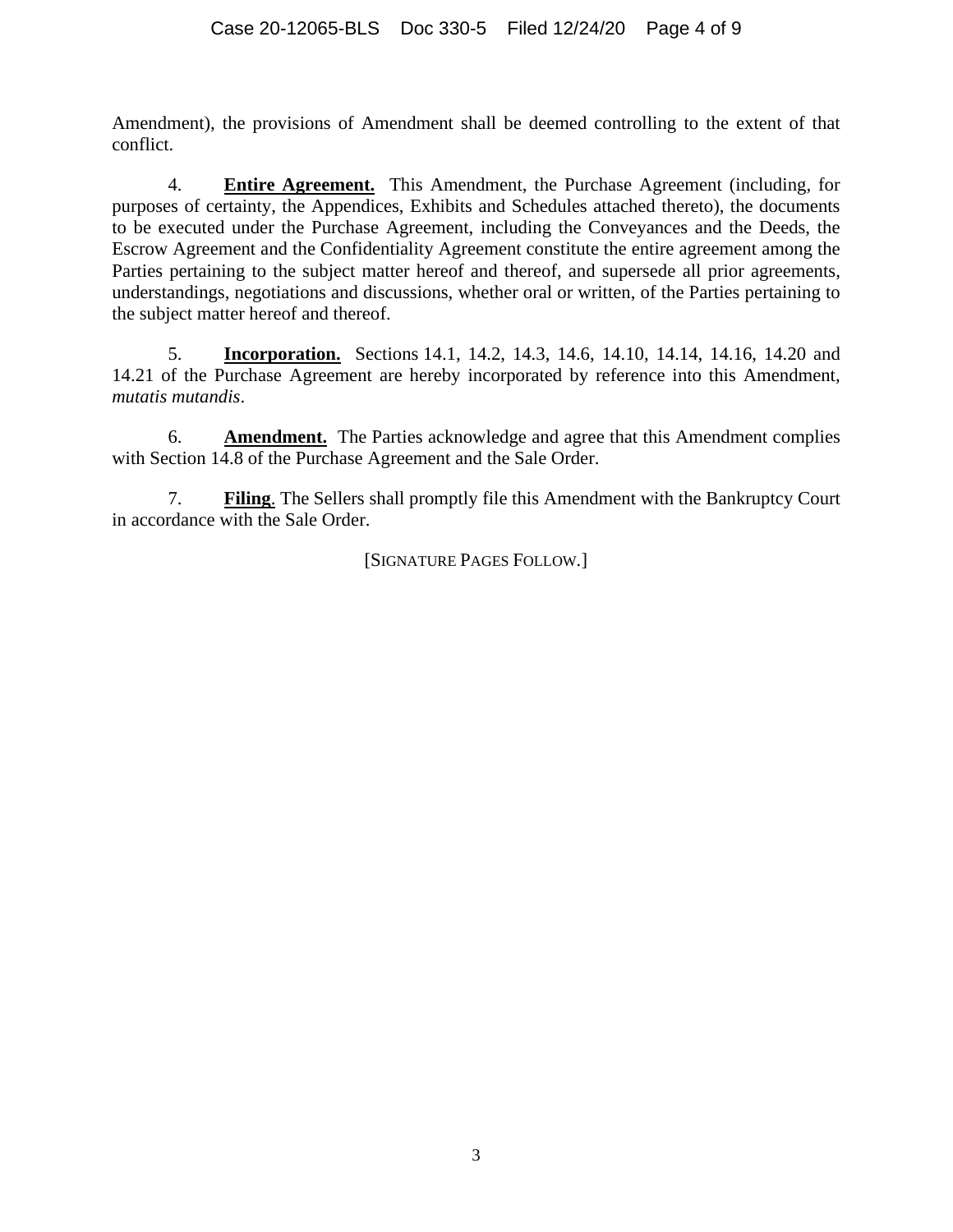IN WITNESS WHEREOF, Sellers and Purchaser have executed and delivered this Amendment on the date first written above.

Sellers:

**URSA PICEANCE LLC** 

By:

Mame: Steve Skinner Title: President & Chief Executive Officer

URSA PICEANCE PIPELINE LLC

By:

Name: Steve Skinner Title: President & Chief Executive Officer

URSA OPERATING COMPANY LLC

By:

he: Steve Skinner Title: President & Chief Executive Officer

URSA PICEANCE HOLDINGS LLC

 $By:$ 

Name: Steve Skinner Title: President & Chief Executive Officer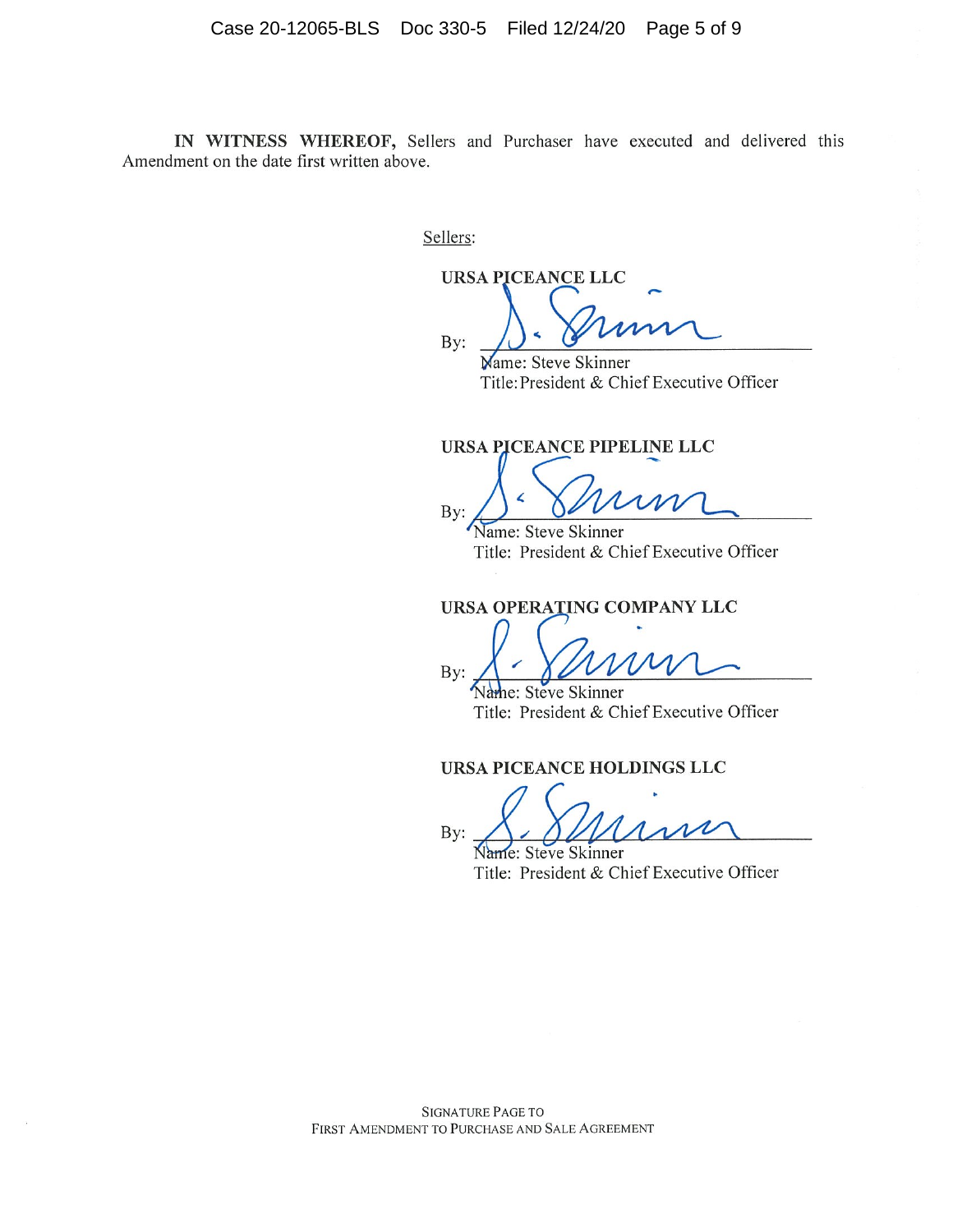Purchaser:

## TERRA ENERGY PARTNERS LLC

By: <u>Mulal S</u>-Land Title: President and Chief Executive Officer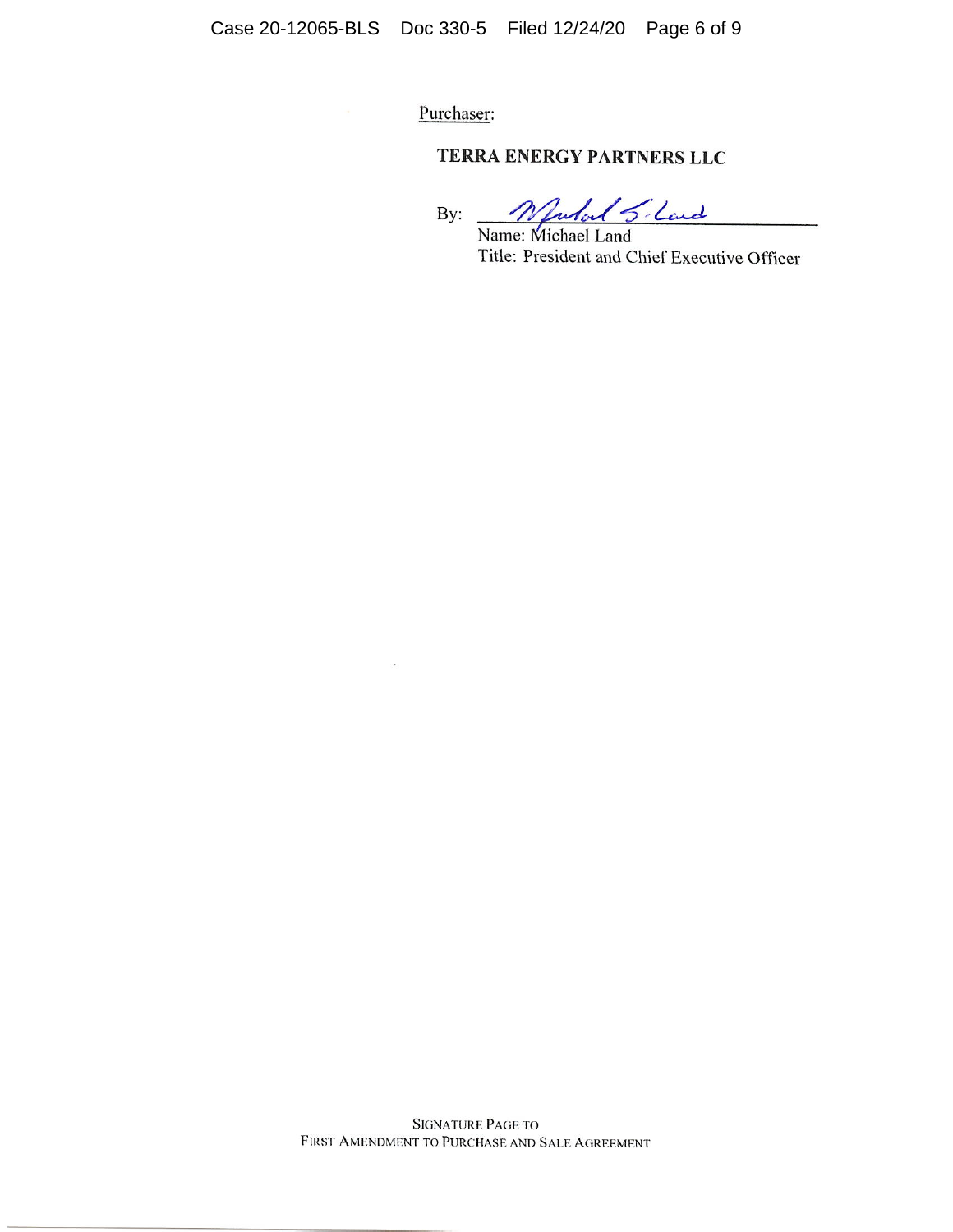# **Exhibit A-8**

# **Vehicles**

| <b>Description of</b><br>Vehicle*        | <b>License Plate#</b> | VIN#              | Yr/Make/Model                |  |
|------------------------------------------|-----------------------|-------------------|------------------------------|--|
| Dave's truck                             | 953 ZUR               | 1FTFW1ET1DKD54170 | 2013 Ford F-150              |  |
| Dwayne's truck                           | 906 ZPK               | 1FTFW1EF1DKE34112 | 2013 Ford F-150              |  |
| Pool truck                               | <b>MHO 040</b>        | 1FTEW1EP6HKE17526 | 2017 Ford F-150              |  |
| Darcy's truck                            | <b>MHO 038</b>        | 1FTEW1EP4HKE17525 | 2017 Ford F-150              |  |
| Tara's truck                             | QPE 660               | 1FTEW1EG0FKD03308 | 2015 Ford F-150              |  |
| Tyson's Truck                            | 901 ZPK               | 1FTPW145X4KC61526 | 2004 Ford F-150              |  |
| Andrew's truck                           | <b>MHO 041</b>        | 1FTEW1EP2HKD88736 | 2017 Ford F-150              |  |
| Chris' truck                             | <b>MHO 039</b>        | 1FTEW1EP3HKD71587 | 2017 Ford F-150              |  |
| Matt's truck                             | <b>USQ-965</b>        | 1FTEW1EG3GKE45136 | 2016 Ford F-150              |  |
| Carl's Truck                             | <b>MNO 951</b>        | 1FTEW1EP8JKD33777 | 2018 Ford F-150              |  |
| <b>Four Runner</b>                       |                       | JTEBT17R950054233 | 2005 Toyota 4RU              |  |
| <b>ERP</b> Trailer/Spill<br>trailer $#3$ | AOO 418               | 4YMCL1621GN003857 | 2016 COTC Silver bumper pull |  |
| Spill Trailer #2                         | 330 QJJ               | 16HCB1010DU086194 | 2013 Haul UTL                |  |
| Pump trailer                             | 551 YTR               | 4GBF1624791019388 | 2009 DCT                     |  |
| <b>ERP</b> Trailer/Spill<br>trailer #1   | AOO 418               | 5FTDE182791032830 | 2009 COTC White bumper pull  |  |
| <b>Flare Trailer</b>                     | <b>MTO 170</b>        | 1B9F316263G077135 | 2003 BLIN                    |  |

\* All vehicles are owned by Sellers.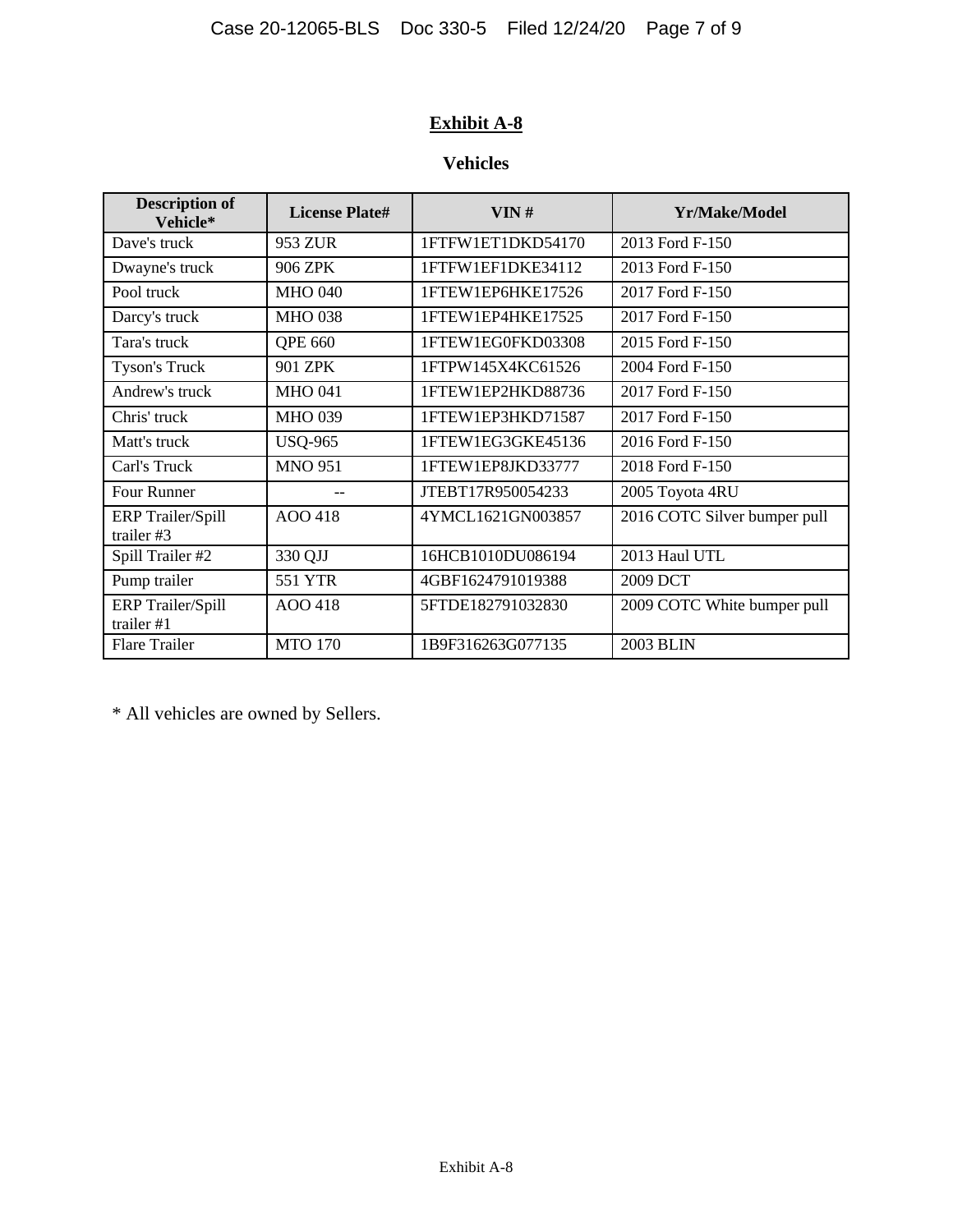# **Schedule 8.7**

# **Replacement Bonds**

[See attached]